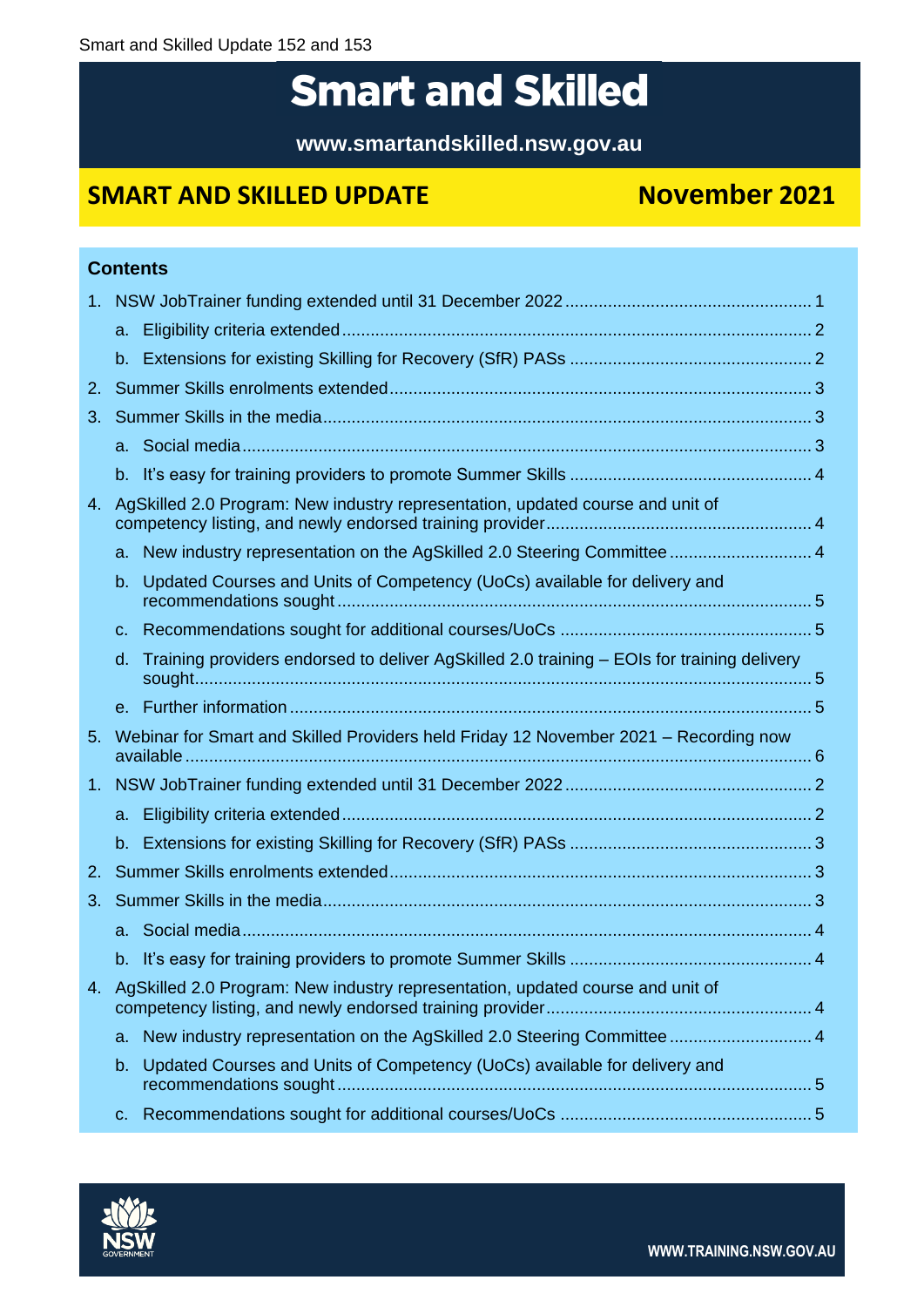|  | d. Training providers endorsed to deliver AgSkilled 2.0 training – EOIs for training delivery |  |
|--|-----------------------------------------------------------------------------------------------|--|
|  |                                                                                               |  |
|  | 5. Webinar for Smart and Skilled Providers held Friday 12 November 2021 – Recording now       |  |
|  | 6. Skilling for Recovery part qualifications funding for the extended JobTrainer period 6     |  |
|  | a. Exception for identified Aged Care and Digital Skills part qualifications                  |  |
|  |                                                                                               |  |
|  |                                                                                               |  |
|  |                                                                                               |  |
|  | a. Selecting the correct Skilling for Recovery strategy in the Notification of Enrolment  7   |  |
|  | 8. Skilling for Recovery full qualifications funding for the extended JobTrainer period  8    |  |
|  |                                                                                               |  |

#### <span id="page-1-0"></span>**1. NSW JOBTRAINER FUNDING EXTENDED UNTIL 31 DECEMBER 2022**

The NSW Government recently signed an agreement with the Commonwealth Government to continue the NSW JobTrainer program until 31 December 2022.

While the extension will largely be consistent with the original program, the Department is currently finalising its approach to rolling out the additional funding.

Below is initial advice on changes related to the extension. The Commonwealth has made changes to the student eligibility requirements and the extension means new end dates are now possible for existing PASs in some circumstances.

#### <span id="page-1-1"></span>**a. Eligibility criteria extended**

The program will continue supporting NSW residents who meet the Smart and Skilled eligibility criteria and who are:

- unemployed (including welfare recipients)
- at risk of losing their job
- aged 16-24 years (including school leavers)
- veterans and their partners.

Eligibility is being extended for the following priority industries:

- aged care
- childcare
- disability care, and
- digital skills.

Employed people (existing workers) will be able to access fee-free training in specific full and part qualifications in each of the four industries listed above.

More details about when you can start enrolling these additional cohorts as fee-free students, how to do this, as well as any other changes to the program will be released in the coming weeks.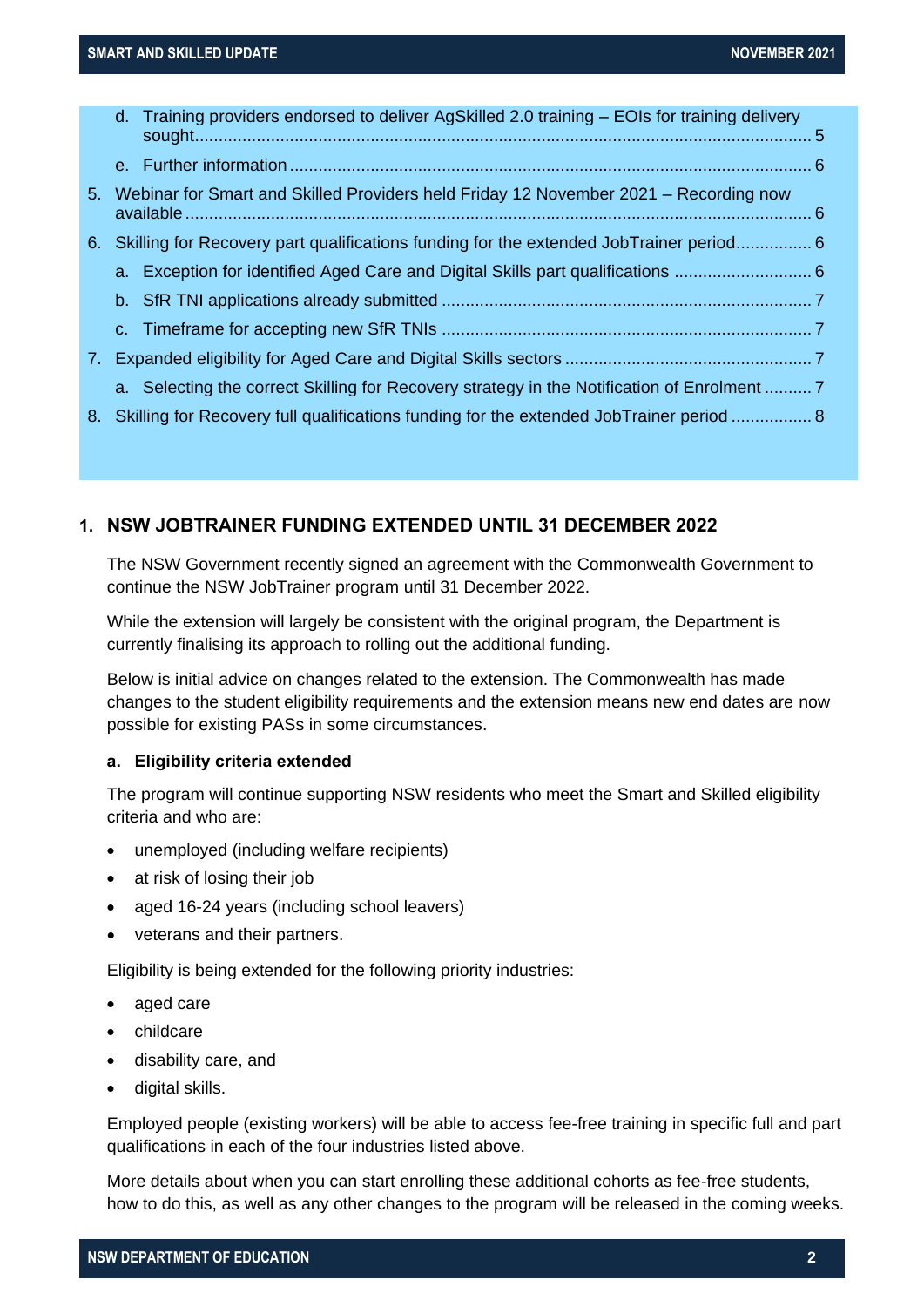#### <span id="page-2-0"></span>**b. Extensions for existing Skilling for Recovery (SfR) PASs**

For existing SfR part qualification PASs, providers can seek extensions to training enrolment/commencement end dates beyond 31 December 2021. Extensions to training completion end dates can also be submitted. Extension requests must be submitted by 7 December 2021.

These requests will be considered on a case by case basis:

- Extension requests for training enrolment/commencement period end dates cannot be for more than six weeks from the commencement period end date that currently appears on the PAS.
- Extension requests for training completion dates cannot be for more than six weeks from the completion date that currently appears on the PAS. Extension requests for training completion dates for a period greater than six weeks will be considered where a strong case is provided.

Please submit any extension requests to [MarketDesign.Implementation@det.nsw.edu.au.](mailto:MarketDesign.Implementation@det.nsw.edu.au)

**Note:** The Department will advise on when providers can start submitting new Training Needs Identification applications (TNIs) – including for Summer Skills – with training commencement period start dates from 1 January 2022 within the next two weeks.

#### <span id="page-2-1"></span>**2. SUMMER SKILLS ENROLMENTS EXTENDED**

Providers can also seek extensions for current Summer Skills 2021-22 PASs as follows:

• Training enrolment/commencement period end date extension requests cannot be for more than six weeks from the commencement period end date that currently appears on the PAS.

Extension requests for a period greater than six weeks will be considered where a strong case is provided. Please note, however, that the training enrolment/commencement period end date can be **no later than 28 February 2022**.

• Training completion date extension requests cannot be for more than six weeks from the completion date that currently appears on the PAS.

Extension requests for training completion dates for a period greater than six weeks will be considered where a strong case is provided. Please note, however, that the completion end date can be **no later than 30 April 2022**.

If interested, providers should contact the relevant Training Services NSW regional office to request an extension.

If PASs have been issued for a Summer Skills part qualification by multiple regional offices, providers will need to seek extensions from each office.

#### <span id="page-2-2"></span>**3. SUMMER SKILLS IN THE MEDIA**

The [Summer Skills program](https://education.nsw.gov.au/skills-nsw/skills-initiatives/summer-skills.html) was recently announced in different media outlets, from national to regional channels. This was a joint effort between State and Federal Government representatives and included the endorsement of celebrity chef Matt Moran.

In the few first weeks, over 2,000 people have enrolled in Summer Skills courses.

Check out some Summer Skills media coverage: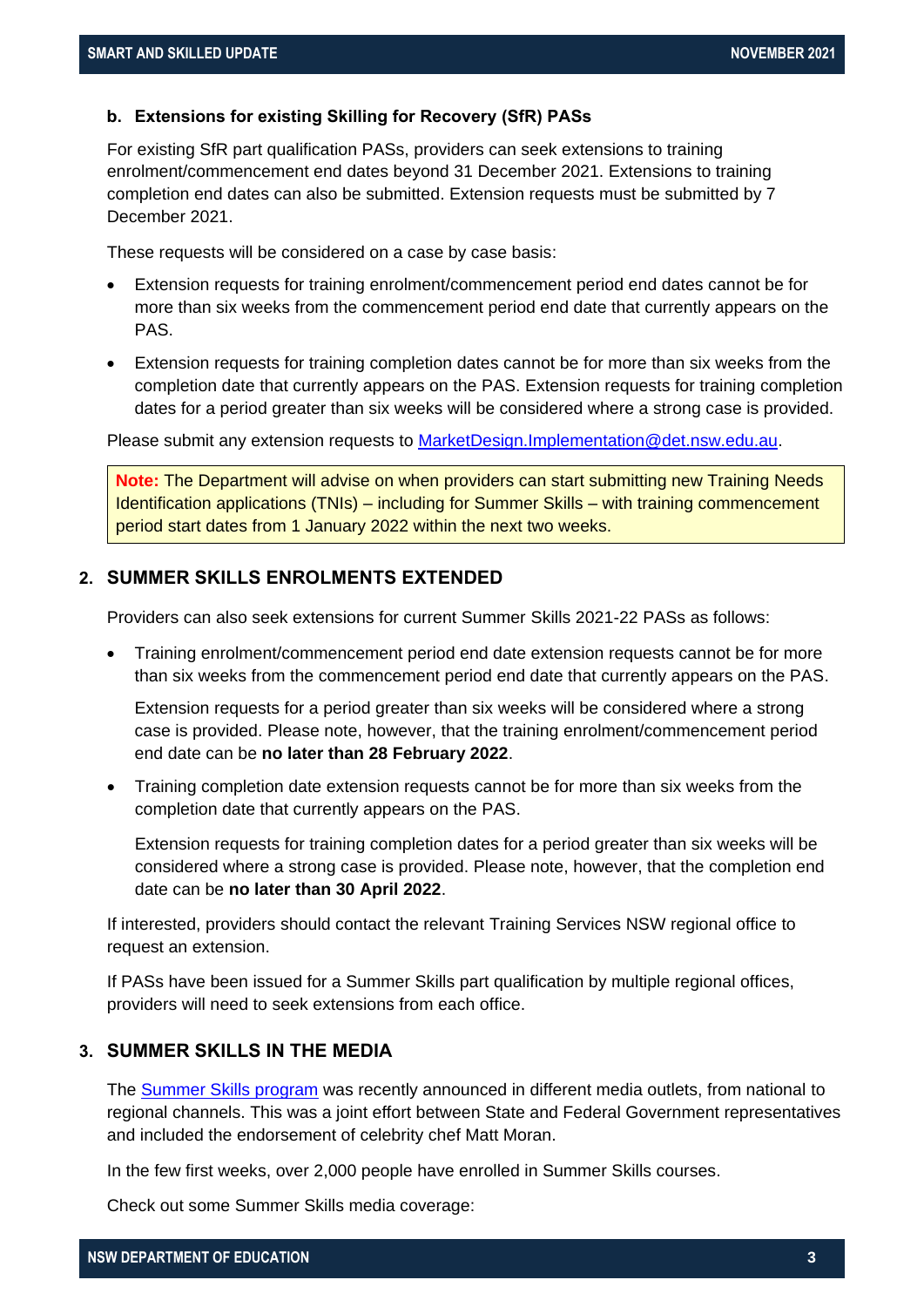- PRIME7 News Central West [Labour shortage \(1 min 40 sec video\)](https://www.prime7.com.au/news/7470310-labour-shortage).
- Mirage [Free training to support push for bush this summer](https://www.miragenews.com/free-training-to-support-push-for-bush-this-667215/)
- Muswellbrook Chronicle [State government launches Summer](https://www.muswellbrookchronicle.com.au/story/7498959/nsw-launches-free-training-courses-in-summer-skills-program/) Skills program offering free [training courses for young people](https://www.muswellbrookchronicle.com.au/story/7498959/nsw-launches-free-training-courses-in-summer-skills-program/)

In the coming weeks, more stories will hit the media, prioritising industries such as hospitality, retail, construction, digital technologies, recreational services, etc.

#### <span id="page-3-0"></span>**a. Social media**

The department's social media channels have started advertising the program, getting positive feedback and many enrolment inquiries. This included a paid social media advertisement campaign in TikTok and Facebook.

Check out some Summer Skills social media coverage:

- [NSW Government Facebook post –](https://www.facebook.com/photo?fbid=222586870000955&set=a.119307046995605) 2 November 2021
- [NSW Department of Education Facebook post –](https://www.facebook.com/NSWDepartmentofEducation/videos/1041400646657731) 8 November 2021
- [Training Services NSW Facebook post –](https://www.facebook.com/photo?fbid=182590794060957&set=a.111990657787638) 8 November 2021

#### <span id="page-3-1"></span>**b. It's easy for training providers to promote Summer Skills**

Providers are encouraged to use their own channels to promote the program. You can do the following:

#### **i. Create a Summer Skills section on your website**

Having a dedicated section on your website to advertise Summer Skills courses will make it easier for potential learners to find enrolment information.

If you have a direct weblink to your Summer Skills courses on your website, send it to [skillsbrokers@det.nsw.edu.au](mailto:skillsbrokers@det.nsw.edu.au) and we will update the Summer Skills website for you.

#### **ii. Promote Summer Skills on your digital channels**

Visit the [Summer Skills website for training providers](https://www.training.nsw.gov.au/programs_services/sfr/skills_brokers/summer_skills/index.html) to get social media messages, banners, and social media tiles that you can use to promote the program. Use the assets on your Facebook or Instagram pages or also include them in your website or newsletters.

**Remember:** the more you promote the program, the more possibilities to attract enrolments.

### <span id="page-3-2"></span>**4. AGSKILLED 2.0 PROGRAM: NEW INDUSTRY REPRESENTATION, UPDATED COURSE AND UNIT OF COMPETENCY LISTING, AND NEWLY ENDORSED TRAINING PROVIDER**

#### <span id="page-3-3"></span>**a. New industry representation on the AgSkilled 2.0 Steering Committee**

AgriFutures Australia (formerly known as Rural Industries Research and Development Corporation (RIRDC)) is an organisation dedicated to growing the long-term prosperity of Australian rural industries.

AgriFutures Australia is responsible for:

• Attracting capable people into careers in agriculture, building the capability of future rural leaders, and supporting change makers and thought leaders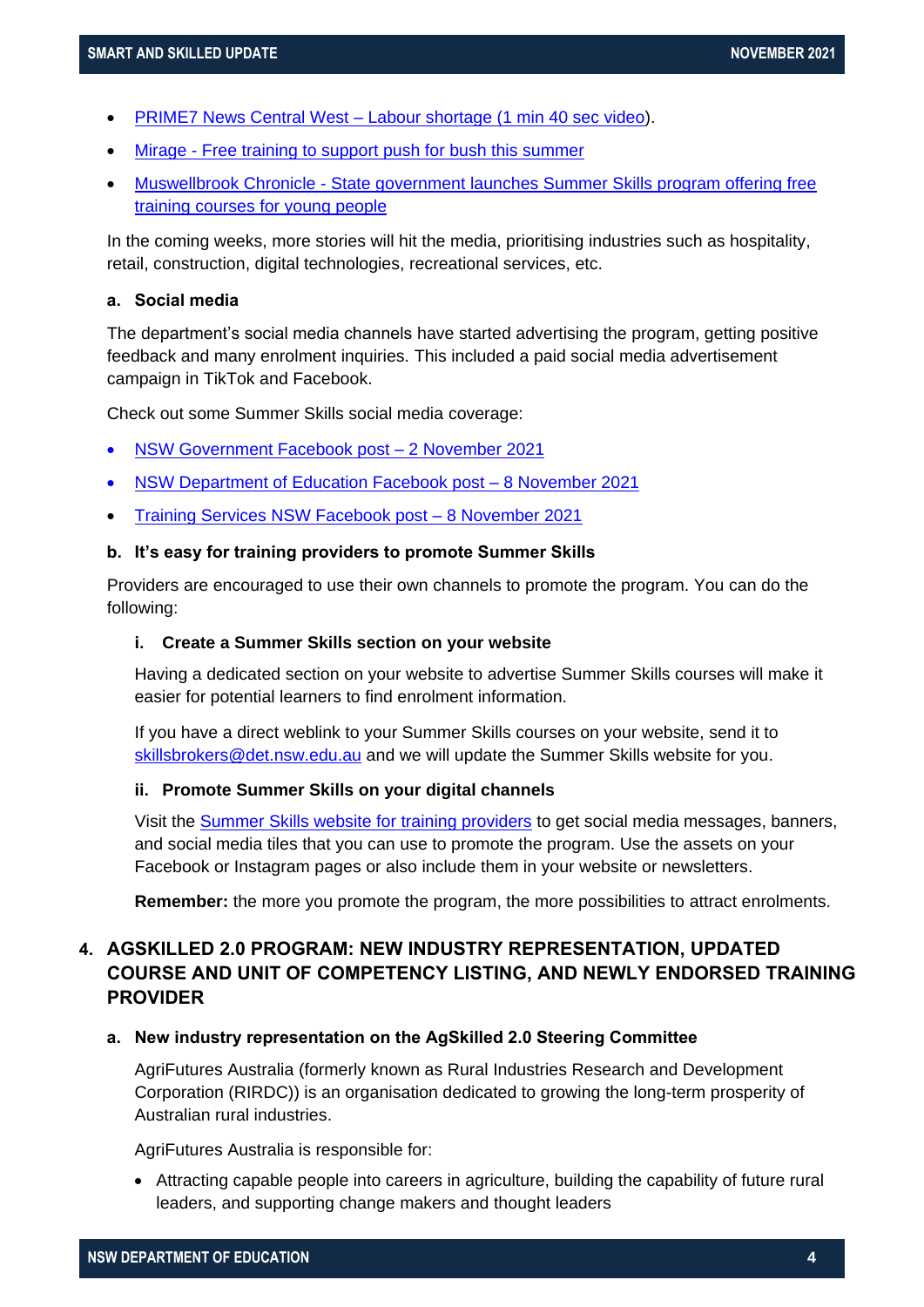- Research and analysis to understand and address important issues on the horizon for Australian agriculture
- Research and development for established industries that do not have their own Research and Development Corporation (RDC), including the rice, chicken meat, honey bee and pollination, thoroughbred horse, pasture seeds, export fodder, ginger and tea tree oil industries
- Research and development to accelerate the establishment and expansion of new rural industries, such as deer, buffalo, kangaroo and camel milk.

AgriFutures Australia's role on the AgSkilled 2.0 Steering Committee is to advise Training Services NSW on the training and workforce development needs for all other plant-growing agricultural industry sectors not covered by the existing five (5) industry associations representing the plant-based fibre e.g. cotton, grains, production horticulture, viticulture and rice growing industries.

#### <span id="page-4-0"></span>**b. Updated Courses and Units of Competency (UoCs) available for delivery and recommendations sought**

The AgSkilled 2.0 Steering Committee has endorsed the following changes to courses and Units of Competency (UoCs) for delivery under the program. Two (2) Units of Competency marked **\*\*** have been added, as listed below.

| <b>Pillar</b>                                   |
|-------------------------------------------------|
| Enter and work in confined spaces <b>Safety</b> |
|                                                 |
| <b>Safety</b>                                   |
|                                                 |
|                                                 |

**Legend:** New UoCs are marked **\*\***

Employers and training providers can select any combination of UoCs from the list of endorsed AgSkilled 2.0 courses published on the [Training Services NSW AgSkilled 2.0](https://www.training.nsw.gov.au/programs_services/funded_other/agskilled/index.html)  [webpage](https://www.training.nsw.gov.au/programs_services/funded_other/agskilled/index.html) to design a customised course which best fits their business, industry and/or employee needs.

#### <span id="page-4-1"></span>**c. Recommendations sought for additional courses/UoCs**

Training Services NSW seek recommendations for additional courses and UoCs relevant to the plant-growing agricultural industry sectors and existing training pillars (i.e. Production, Technology, Business and Safety) to be included under the AgSkilled 2.0 program.

To submit a new course and UoC recommendation, please contact the AgSkilled Project Officer, **Claudia Vicary** at [enquiries@agskilled.org.au](mailto:enquiries@agskilled.org.au) or your Training Services NSW Strategic Relationship Manager (SRM).

#### <span id="page-4-2"></span>**d. Training providers endorsed to deliver AgSkilled 2.0 training – EOIs for training delivery sought**

An additional training provider, Ironbark Training, has been endorsed by the AgSkilled 2.0 Steering Committee to deliver AgSkilled 2.0 training.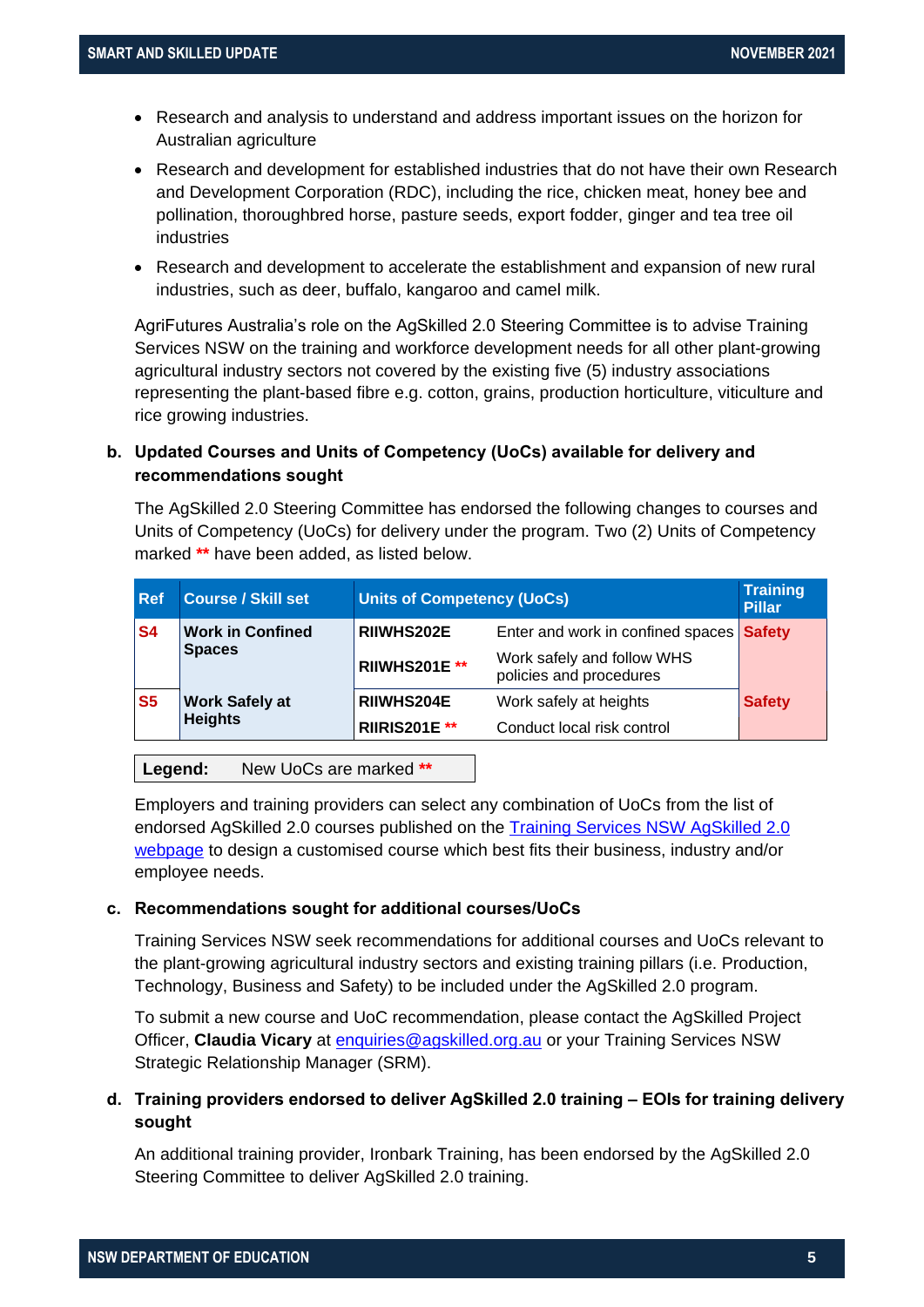The list of 14 training providers currently endorsed to deliver AgSkilled 2.0 training is on the [Training Services NSW AgSkilled 2.0 webpage.](https://www.training.nsw.gov.au/programs_services/funded_other/agskilled/index.html)

Training Services NSW is currently seeking Expressions of Interest (EOIs) from training providers who wish to deliver AgSkilled 2.0 training. To submit an EOI, please contact the AgSkilled Project Officer, **Claudia Vicary** at [enquiries@agskilled.org.au](mailto:enquiries@agskilled.org.au) or your Training Services NSW Strategic Relationship Manager (SRM).

#### <span id="page-5-0"></span>**e. Further information**

For further information, please visit/contact:

- [Training Services NSW AgSkilled 2.0](https://www.training.nsw.gov.au/programs_services/funded_other/agskilled/index.html) webpage
- [AgSkilled 2.0](https://www.agskilled.org.au/) website
- AgSkilled Project Officer, Claudia Vicary, at [enquiries@agskilled.org.au](mailto:enquiries@agskilled.org.au)
- your Training Services NSW Strategic Relationship Manager (SRM)
- your nearest [Training Services NSW Regional Office](https://education.nsw.gov.au/skills-nsw/contact-us) on 13 28 11.

#### <span id="page-5-1"></span>**5. WEBINAR FOR SMART AND SKILLED PROVIDERS HELD FRIDAY 12 NOVEMBER 2021 – RECORDING NOW AVAILABLE**

Thank you to everyone who attended our most recent Smart and Skilled Provider webinar on Friday 12 November 2021. The link to the recording is available for viewing [here.](https://www.training.nsw.gov.au/multimedia/videos/webinars/)

For support with issues such as system/information access and functionality, reporting, and other technical matters, please contact Training Market Customer Support at [Training.Market@det.nsw.edu.au.](mailto:Training.Market@det.nsw.edu.au) Unless otherwise indicated, please refer enquiries regarding specific operational matters such as Financial Caps, and programs/initiatives such as Skilling for Recovery to your Strategic Relationship Manager, as advised in the relevant Smart and Skilled Update.

#### **6. SKILLING FOR RECOVERY PART QUALIFICATIONS FUNDING FOR THE EXTENDED JOBTRAINER PERIOD**

Whilst the Department is finalising the revised arrangements for Skilling for Recovery part qualifications, the Department will not be accepting new Skilling for Recovery (SfR) Training Needs Identification (TNI) applications for the Redeployment and Youth program or Construction program, including for Summer Skills, **from Monday 29 November 2021** until further notice, with the exception below.

This is expected to be a short term pause and is necessary to ensure that part qualifications are aligned going forward to funding priorities under the program extension.

#### **a. Exception for identified Aged Care and Digital Skills part qualifications**

The Aged Care and Digital Skills sectors are priorities under the extended JobTrainer agreement. The Department will therefore continue to accept TNI applications for delivery of part qualifications on the SfR approved priority part qualifications list targeting the aged care or digital skills sectors.

A list of the priority part qualifications that will currently be accepted in a TNI application is included as an attachment to this update.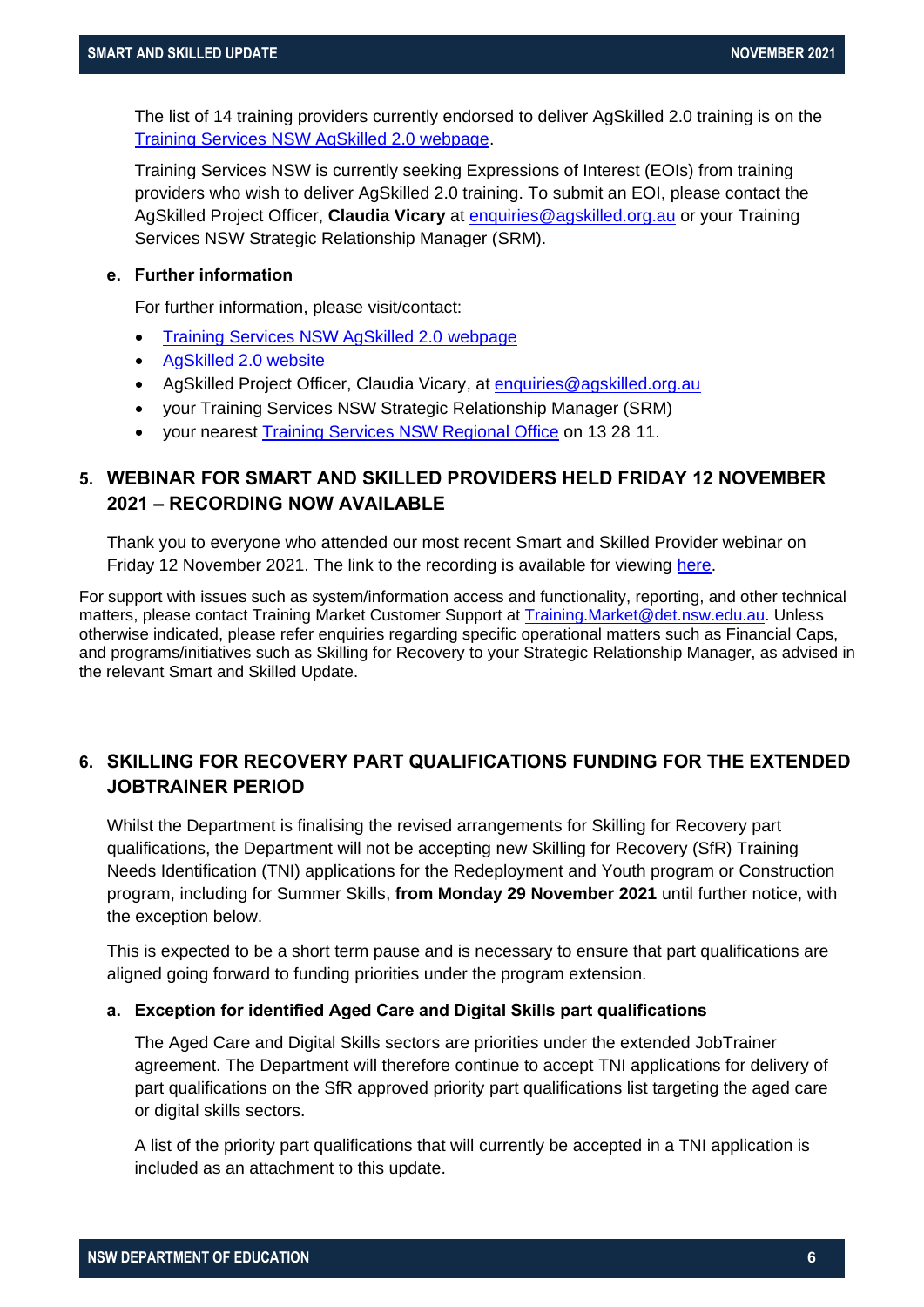TNI applications for aged care or digital skills part qualifications from this list must be applied for **via the SfR Redeployment and Youth program**.

#### **Please note:**

TNI applications for aged care or digital skills part qualifications **not** on the attached list will **not** be accepted during this period. There will be opportunities to add part qualifications for these sectors to this list in the future. Further advice will be provided in an upcoming Smart and Skilled Update.

#### **b. SfR TNI applications already submitted**

The Department will continue to consider SfR TNIs that were submitted up to the end of 26 November 2021.

Please note that submission of a TNI is not a guarantee of funding and decisions regarding the approval of TNIs remain at the Department's absolute discretion.

#### **c. Timeframe for accepting new SfR TNIs**

Once the funding approach for SfR part qualifications has been finalised for the remainder of the JobTrainer period, the Department will notify providers through a Smart and Skilled Update, including advice on any policy changes and the timeframe for when providers can recommence submitting TNIs.

An updated *Smart and Skilled Policy for the Skilling for Recovery Initiative* and updated *Smart and Skilled NSW JobTrainer/Skilling for Recovery – Construction* and *Smart and Skilled NSW JobTrainer/Skilling for Recovery – Redeployment and Youth* Provider Factsheets will also be distributed, so please keep an eye out for updates in the coming weeks.

#### **7. EXPANDED ELIGIBILITY FOR AGED CARE AND DIGITAL SKILLS SECTORS**

Student eligibility has been expanded for specific sectors, including aged care and digital skills. This means that any person interested in undertaking training in one of the part qualifications on the SfR approved priority part qualifications list targeting the aged care or digital skills sectors attached is now eligible **regardless** of their employment status.

#### **Please note:**

This means that people who are currently employed, regardless of the sector they work in, are eligible to undertake one of the part qualifications on the SfR approved priority part qualifications list targeting the aged care or digital skills sectors attached.

#### **a. Selecting the correct Skilling for Recovery strategy in the Notification of Enrolment**

It is very important that providers **select the correct strategy** when undertaking a Notification of Enrolment.

Providers should enrol students undertaking a part qualification from the SfR approved priority part qualifications list targeting the aged care or digital skills sectors attached under one of the Skilling for Recovery strategies below (listed in priority order), according to the applicable eligibility category criteria.